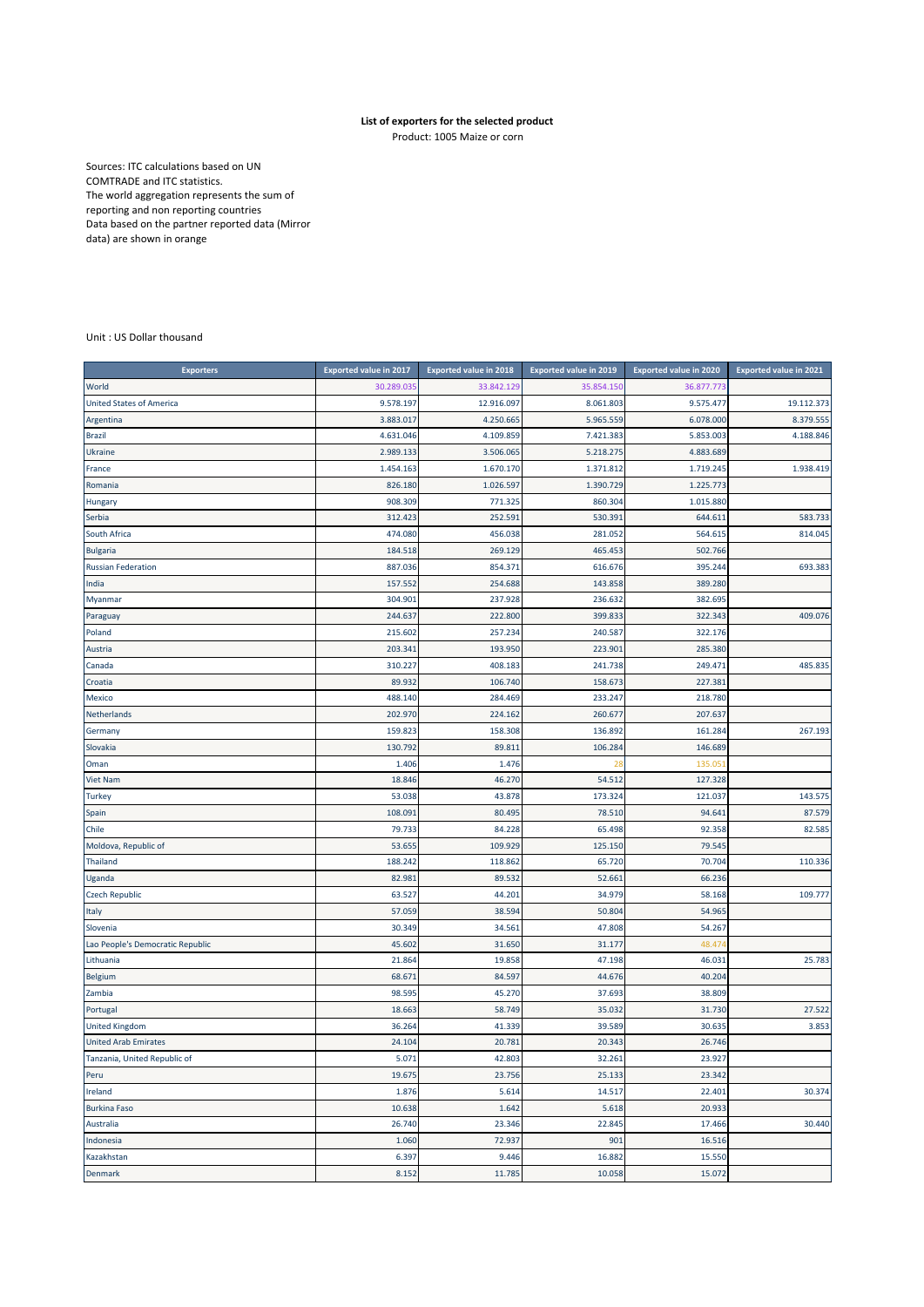| Pakistan                         | 6.346       | 1.026       | 29.582         | 12.634         |                |
|----------------------------------|-------------|-------------|----------------|----------------|----------------|
| Kenya                            | 7.953       | 6.434       | 6.453          | 12.063         |                |
| Bolivia, Plurinational State of  | 7.500       | 5.235       | 3.926          | 8.708          | 17.165         |
| Latvia                           | 10.591      | 27.513      | 8.559          | 7.641          | 9.042          |
| <b>Belarus</b>                   | 40          | 1.366       | 57             | 7.060          |                |
| Yemen                            | 3.788       | 6.607       | 5.703          | 6.73           |                |
| Zimbabwe                         | 4.305       | 2.275       | 2.470          | 5.932          |                |
|                                  |             |             |                |                |                |
| Greece                           | 6.370       | 4.905       | 4.112          | 5.526          | 5.731          |
| Luxembourg                       | 3.815       | 6.245       | 4.255          | 5.316          |                |
| Côte d'Ivoire                    | 13.548      | 1.280       | 939            | 4.845          |                |
| Philippines                      | 1.338       | 1.075       | 1.242          | 4.797          |                |
| China                            | 21.906      | 5.837       | 9.653          | 4.274          |                |
| Honduras                         | 322.723     | 4.458       | 2.828          | 4.17           |                |
| Lebanon                          | 27          | 87          | 813            | 3.649          |                |
| Malaysia                         | 8.853       | 3.092       | 1.629          | 3.419          | 3.700          |
| Macedonia, North                 | 654         | 2.933       | 4.788          | 3.415          |                |
| Colombia                         | 4.097       | 1.935       | 4.023          | 3.322          |                |
| New Zealand                      | 13.181      | 12.425      | 14.703         | 3.212          | 4.593          |
| Ethiopia                         | 21.515      | $\mathbf 0$ | 0              | 3.189          |                |
| Egypt                            | 1.370       | 2.304       | 1.888          | 2.620          |                |
| <b>Bosnia and Herzegovina</b>    | 7.483       | 2.329       | 1.238          | 2.029          |                |
| Jordan                           | 12.942      | 12.259      | 1.540          | 1.909          |                |
| Bangladesh                       |             |             | 15.752         | 1.82           |                |
| El Salvador                      | 322         | 575         | 608            | 1.773          |                |
| Costa Rica                       | 21          | $\mathbf 0$ | 49             | 1.566          |                |
|                                  |             |             |                |                |                |
| Ghana                            | 404         | 197         | 27             | 1.517          |                |
| Guatemala                        | 1.262       | 1.095       | 1.214          | 1.240          |                |
| Malawi                           | 6.568       | 8.323       | 3.490          | 1.060          |                |
| Mali                             | 0           | 156         | 28             | 763            |                |
| Dominican Republic               | 2.399       | 546         | 830            | 738            |                |
| <b>Belize</b>                    | 2.738       | 2.488       | 893            | 681            | 1.503          |
| Georgia                          | 608         | 610         | 967            | 622            | 967            |
| Cambodia                         | 476         | 445         | 694            | 492            |                |
| Sweden                           | 733         | 726         | 922            | 456            |                |
| Botswana                         | 95          | 618         | 208            | 398            |                |
| Singapore                        | 90          | 135         | 420            | 392            |                |
| Senegal                          | 80          | 658         | 178            | 338            |                |
| Norway                           | $\mathbf 0$ | 17          | 203            | 337            | $\pmb{0}$      |
| Kyrgyzstan                       | 28          | 58          | 81             | 308            |                |
| Jamaica                          | $\mathbf 0$ | 245         | 106            | 260            |                |
|                                  |             |             | 650            |                |                |
| Israel                           | 3.785       | 1.768       |                | 259            |                |
| Nicaragua                        | 71          | 204         | 869            | 255            |                |
| Mozambique                       | 2.958       | 686         | 58             | 214            | 1.244          |
| Haiti                            | 416         |             | 1              | 205            |                |
| <b>Trinidad and Tobago</b>       | 32          | 256         | 238            | 188            |                |
| Estonia                          | 170         | 211         | 51             | 185            | 324            |
| Switzerland                      | 404         | 340         | 785            | 171            | 378            |
| Falkland Islands (Malvinas)      |             |             |                | 148            |                |
| Saint Lucia                      | 0           | $\mathbf 0$ | 0              | 138            |                |
| Sudan                            | 6.044       | 198         | 2.612          | 110            |                |
| Saint Vincent and the Grenadines | $\mathbf 0$ | $\mathbf 0$ | $\pmb{0}$      | 101            |                |
| Iraq                             |             | 15          | 30             | 79             |                |
| Montenegro                       | $\mathbf 0$ | $\mathbf 0$ | $\pmb{0}$      | 72             |                |
| Korea, Republic of               | 9.068       | 115         | 81             | 70             | 74             |
| Bahrain                          | -1          | 18          | 42             | 65             |                |
| Lesotho                          | 7           | 156         | 78             | 64             |                |
| Eswatini                         | 320         | 319         | 266            | 60             |                |
| Namibia                          |             | 28          | 106            | 56             |                |
|                                  | 6           |             |                |                |                |
| Taipei, Chinese                  | 155         | 71          | 75             | 48             |                |
| Sri Lanka                        | 4           |             | 60             | 46             |                |
| Kuwait                           | 0           | 30          | 43             | 46             |                |
| Madagascar                       | 88          | 29          | 38             | 42             | 15             |
| Tajikistan                       | 0           | 4           | $\overline{7}$ | 40             | $\pmb{0}$      |
| <b>Faroe Islands</b>             |             |             |                | 38             |                |
| Hong Kong, China                 | 25          | 108         | 99             | 36             | $\overline{7}$ |
| Afghanistan                      | $\pmb{0}$   | $\pmb{0}$   | $\pmb{0}$      | 2 <sup>c</sup> |                |